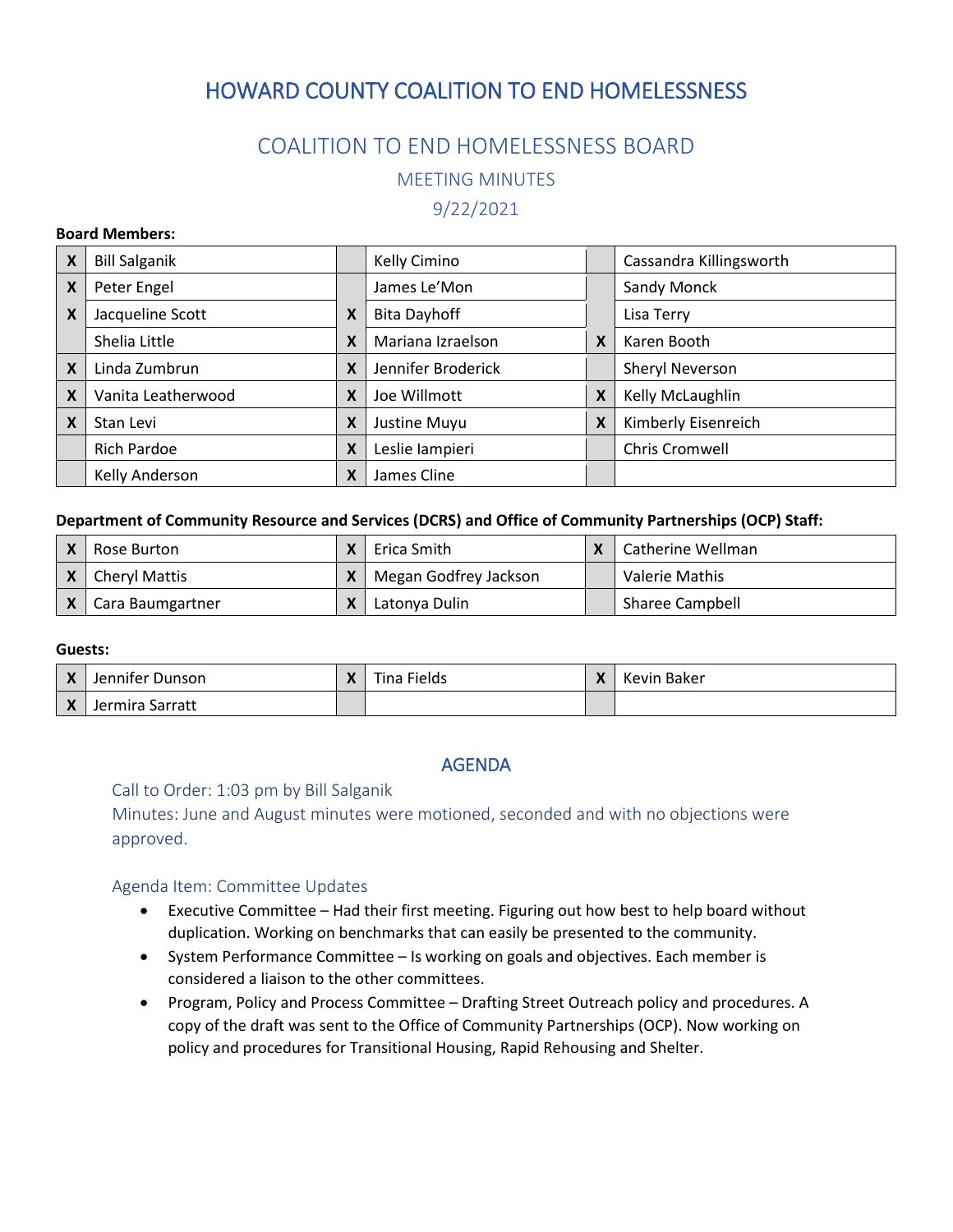• Coordinated Entry Committee– OCP staff position is now vacant and should be posted soon. Meetings on hold until the position is filled. Working with other OCP staff to meet needs of committee and issues that arise.

Have reverted to pre-COVID-19 prioritization. The board approved the change in a previous meeting. Residency in Howard County is not required for clients to receive services. This change was also announced in previous meetings. Must accept clients regardless of residency for compliance with Federal and State laws.

• Community Commitment and Awareness Committee – National Hunger and Homelessness Awareness week is being planned for and will be virtual. The committee would like organizations to share what they are planning for the event. Reaching out to local media to cover the event, would like them to have editorials and print articles. Will investigate the possibility of Busboys and Poets having space for an outside event.

Would like to report on successes, accomplishments and progress related to The Path Home. Will reach out to partners for related data.

### Agenda Item: Task Lists

• Will reach out to committees to report on progress. Somethings achieved early, while others had to be delayed to due COVID-19. Task list and timeline need to be updated accordingly.

### Agenda Item: HMIS – Committee or Workgroup?

- The committee has primarily been meeting to help HMIS users. Guiding them in how to use HMIS and troubleshooting issues. In the past the HMIS committee did work similar to the System Performance committee's current responsibilities.
- The board proposed removing committee status and HMIS will officially become a workgroup to be led by Catherine Wellman. Bill Salganik, as head of the HMIS committee, approved of the transition to HMIS workgroup. Peter Engel motioned, Bita Dayhoff second, no one was opposed, and all were in favor. HMIS Committee is now the HMIS Workgroup.

### Agenda Item: Homeless System Updates

Community Action Council (CAC)

- Received 1,402 FY21 applications for rental assistance. There are 664 applications submitted so far for FY22. \$6,241 is the average assistance needed for clients to stay housed. New CAC website, that was funded by a grant from Community Services Partnership (CSP) program, has made it easier for clients to submit applications for assistance. There has been a marked increase in applications submitted since the website was upgraded.
- 5,000 applications were submitted for energy assistance in FY21. 644 applications have been submitted so far in FY22. Clients submit energy and rental assistance applications when they come to CAC to access the food bank.

Humanim

• Street Outreach: 18 clients have regular interaction. Working with Officer Cromwell is a benefit to everyone. Next 30 days Street Outreach will need to focus on increasing camping supplies given to clients. Expanding partnership with the faith community for client referrals and donations. The program is willing to accept gently used tents and other supplies.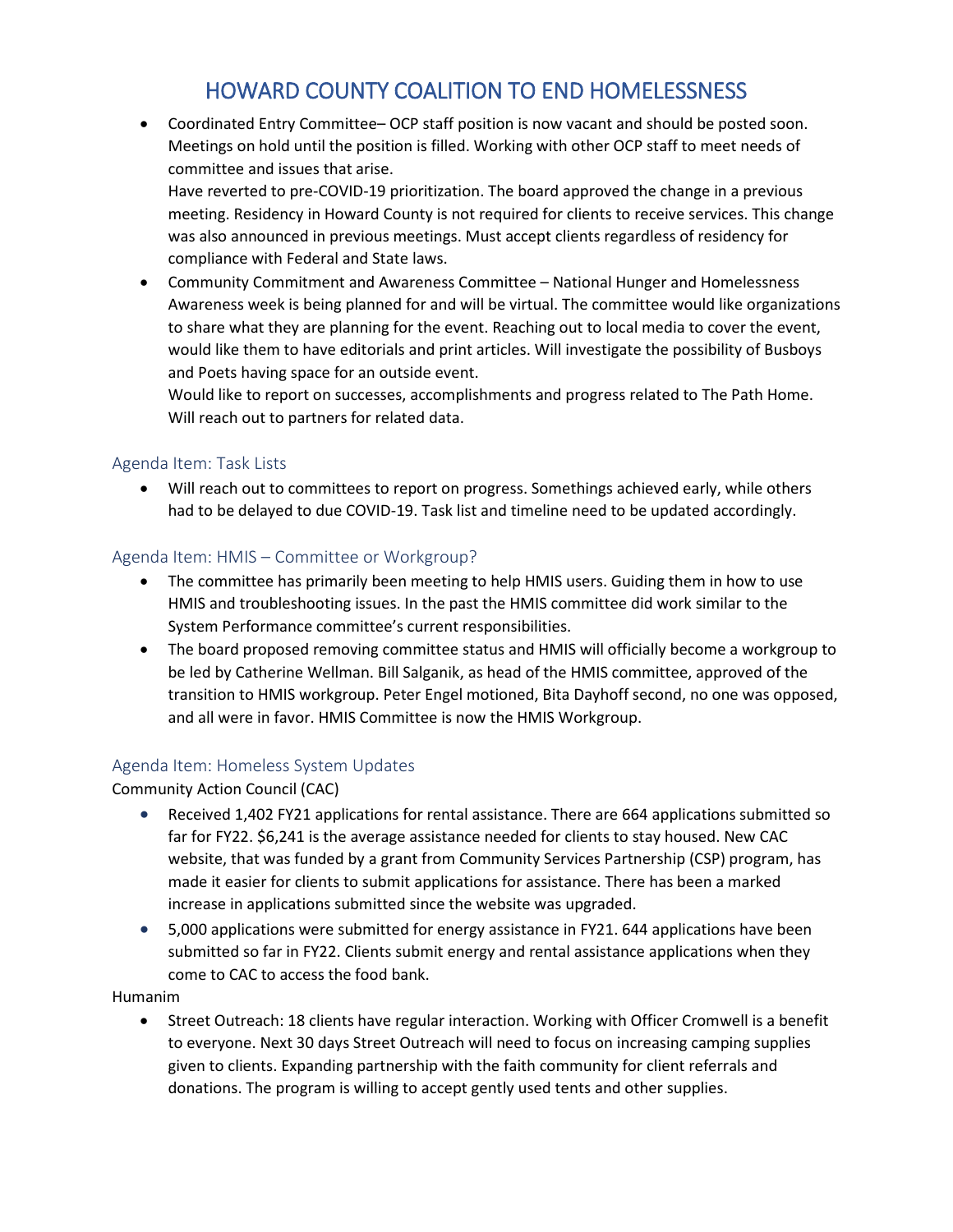Requests for visual verification of homeless status have increased. Before self-verification was sufficient, now visual is required for placement in homeless assistance programs. Since July, 40 people have been reported as homeless. Street outreach coordinator is working to verify and offer services to all of them. Some part of the population is refusing shelter and relationship building continues to attempt to bring them inside.

A request was made for a homeless dashboard to be presented at the next Board meeting.

• Permanent Supportive Housing: They had to switch housing inspection companies. The stricter standards of the new company have led to an increase in failed inspections. They will reach out to OCP staff for guidance and possible budget changes needed to perform more inspections. Erica Smith offered to send Humanim the 13 Keys to Inspection guide.

Grassroots Crisis Intervention Center

- Day Resource Center: have stayed open throughout the pandemic. They now have rapid COVID-19 testing available to clients. They need more volunteers because of COVID-19 fears have decreased volunteer participation. Staff have stepped up and gone above and beyond to fill the gap. They have peer counselors in drug misuse available on the weekends. They have hosted four or five COVID-19 vaccines clinics and they were a huge success. Health Department has been a crucial partner to the Center. Formalizing case management and assisting clients with applying for assistance.
- Cold Weather Shelter: due to concerns over COVID-19, shelter will be provided through local hotels again this year. Cold Weather Shelter is scheduled to run from November 30<sup>th</sup> through March 29<sup>th</sup>.

Bridges to Housing Stability

• There have been 41 Rapid Rehousing cases. They have been placing people at an extremely fast pace. Referrals and partnership with Grassroots have been great help. HSSP permanent supportive housing has 28 households. Before COVID-19 there were only 15 households in Rapid Rehousing. Increased flow through the system has greatly improved the program.

### Agenda Item: Monitoring Update

- Department of Housing and Community Development (DHCD) monitored the lead agency for FFY2021. The results will be sent by DHCD within 30 days.
- Lead agency will begin monitoring subrecipients by the end of the month. All funded agencies will be monitored by end of year.

### Agenda Item: Funding Update

- NOFO application has been released for HUD Continuum of Care (CoC) funding. Currently in Howard County, these grants fund go to Permanent Supportive Housing at Humanim and Rapid Rehousing. This is an open application, so any housing agency is welcome to apply.
- Administrative funding application: HSP has traditionally given all administrative funding to subrecipients. Th lead agency will be keeping administrative funding this year. They will also keep half of the administrative funding from HSSP. Subrecipients will receive supplemental funding from Howard County Government to make them whole.

## Agenda Item: Howard County DHCD Update

• 656 household have received eviction prevention assistance. Kelly Cimino would like to thank all the partner agencies that have been managing the distribution of funds.